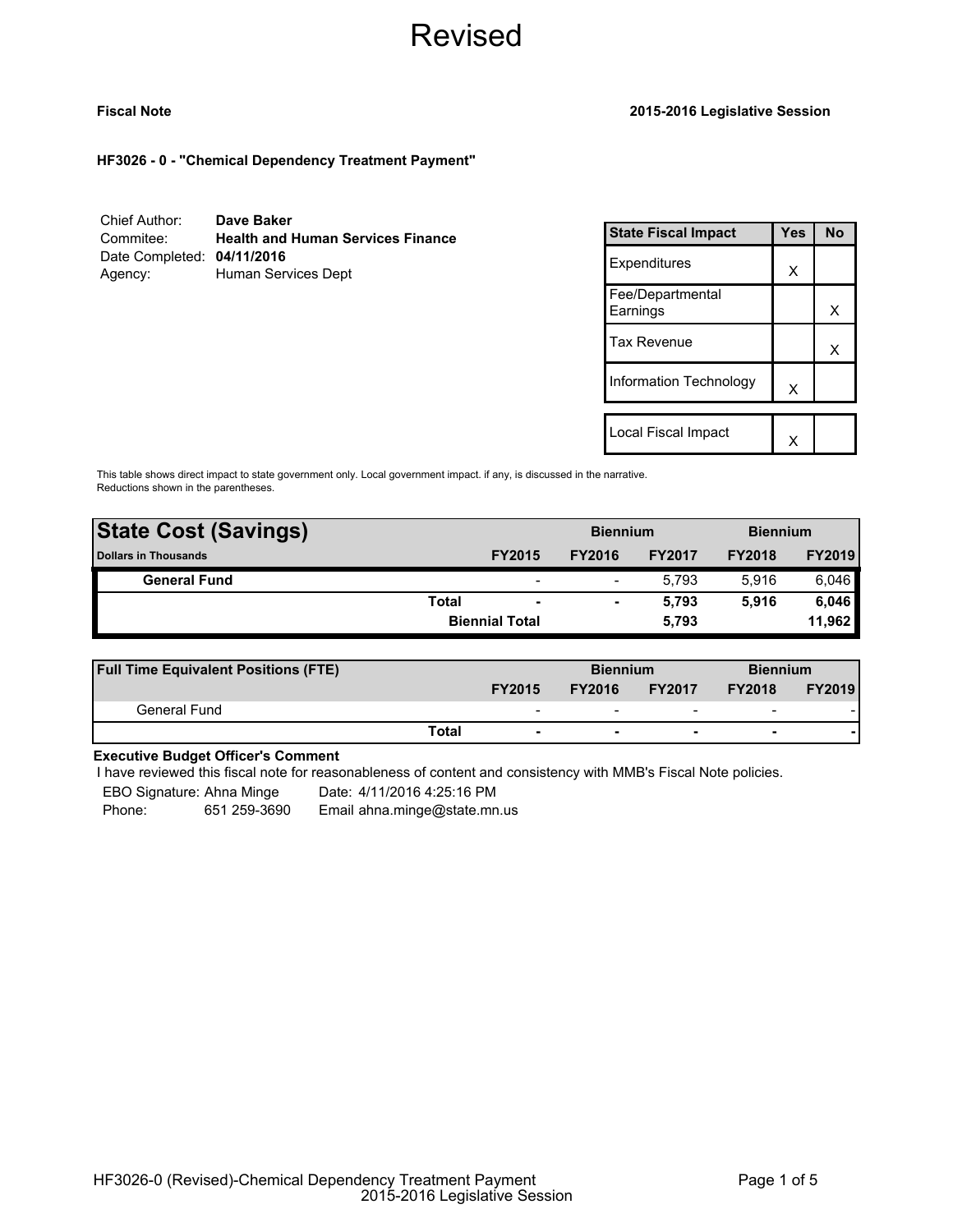### **State Cost (Savings) Calculation Details**

This table shows direct impact to state government only. Local government impact, if any, is discussed in the narrative. Reductions are shown in parentheses.

\*Transfers In/Out and Absorbed Costs are only displayed when reported.

| State Cost (Savings) = 1-2                        |              |                       | <b>Biennium</b>              |               | <b>Biennium</b> |               |
|---------------------------------------------------|--------------|-----------------------|------------------------------|---------------|-----------------|---------------|
| <b>Dollars in Thousands</b>                       |              | <b>FY2015</b>         | <b>FY2016</b>                | <b>FY2017</b> | <b>FY2018</b>   | <b>FY2019</b> |
| <b>General Fund</b>                               |              |                       |                              | 5,793         | 5,916           | 6,046         |
|                                                   | <b>Total</b> |                       | ٠                            | 5,793         | 5,916           | 6,046         |
|                                                   |              | <b>Biennial Total</b> |                              | 5,793         |                 | 11,962        |
| 1 - Expenditures, Absorbed Costs*, Transfers Out* |              |                       |                              |               |                 |               |
| <b>General Fund</b>                               |              |                       | $\qquad \qquad \blacksquare$ | 5,793         | 5,916           | 6,046         |
|                                                   | <b>Total</b> | ۰                     | ٠                            | 5,793         | 5,916           | 6,046         |
|                                                   |              | <b>Biennial Total</b> |                              | 5,793         |                 | 11,962        |
| 2 - Revenues, Transfers In*                       |              |                       |                              |               |                 |               |
| <b>General Fund</b>                               |              |                       |                              |               |                 |               |
|                                                   | <b>Total</b> | ٠                     | ۰                            |               | ۰               | ۰             |
|                                                   |              | <b>Biennial Total</b> |                              |               |                 |               |

### **Bill Description**

Section one of the bill amends Minnesota Statute 254B.03, subdivision 4, to change the percentage of county shared responsibility for chemical dependency services for publically funded clients who are not on Medical Assistance from 22.95 percent to 15 percent. This section also changes the counties share of the states collection from a private or third party payment from 22.9 percent to 15, if they have paid a portion of the costs.

Section two amends MS § 254B.04, subd. 2a by adding a sentence which specifies that a programs status under federal Medicaid rules as an institute for mental disease shall not be a consideration in placement decisions.

Section three amends Minnesota Statute 254B.06, subdivision 2, to change the percentage of collected patient and third party payments allocated to the special revenue account from 77.05 percent to 85 percent, and reimbursed to the county financially responsible for the patient from 22.95 percent to 15 percent.

Section four amends MS § 254B.06 by adding a subdivision which prohibits the commissioner of human services from denying payment to a program classified under federal Medicaid rules as an institute for mental disease.

#### **Assumptions**

1) This analysis is based on actual payments by the state and counties to chemical dependency service providers. Projections are trended forward based on forecasted enrollment changes by medical assistance (MA) eligibility category in the February 2016 Consolidated Chemical Dependency Treatment Fund (CCDTF) Forecast.

2) This analysis assumes an effective date of July 1, 2016.

3) The proposal affects the county and state shares for non-MA clients and MA clients placed in institutions for mental diseases (IMDs). In both cases, the county share will be reduced from 22.95% to 15%, and the state share will increase from 77.05% to 85%. The proposal changes any collections from private or third-parties distributed back to the county from 22.95% to 15% and to the state from 77.05% to 85%.

4) Sections two and four have no fiscal impact. A substance use disorder treatment programs status as an IMD does not impact its ability to accept clients for treatment or receive reimbursement through the CCDTF.

5) This proposal does not affect other eligibility groups.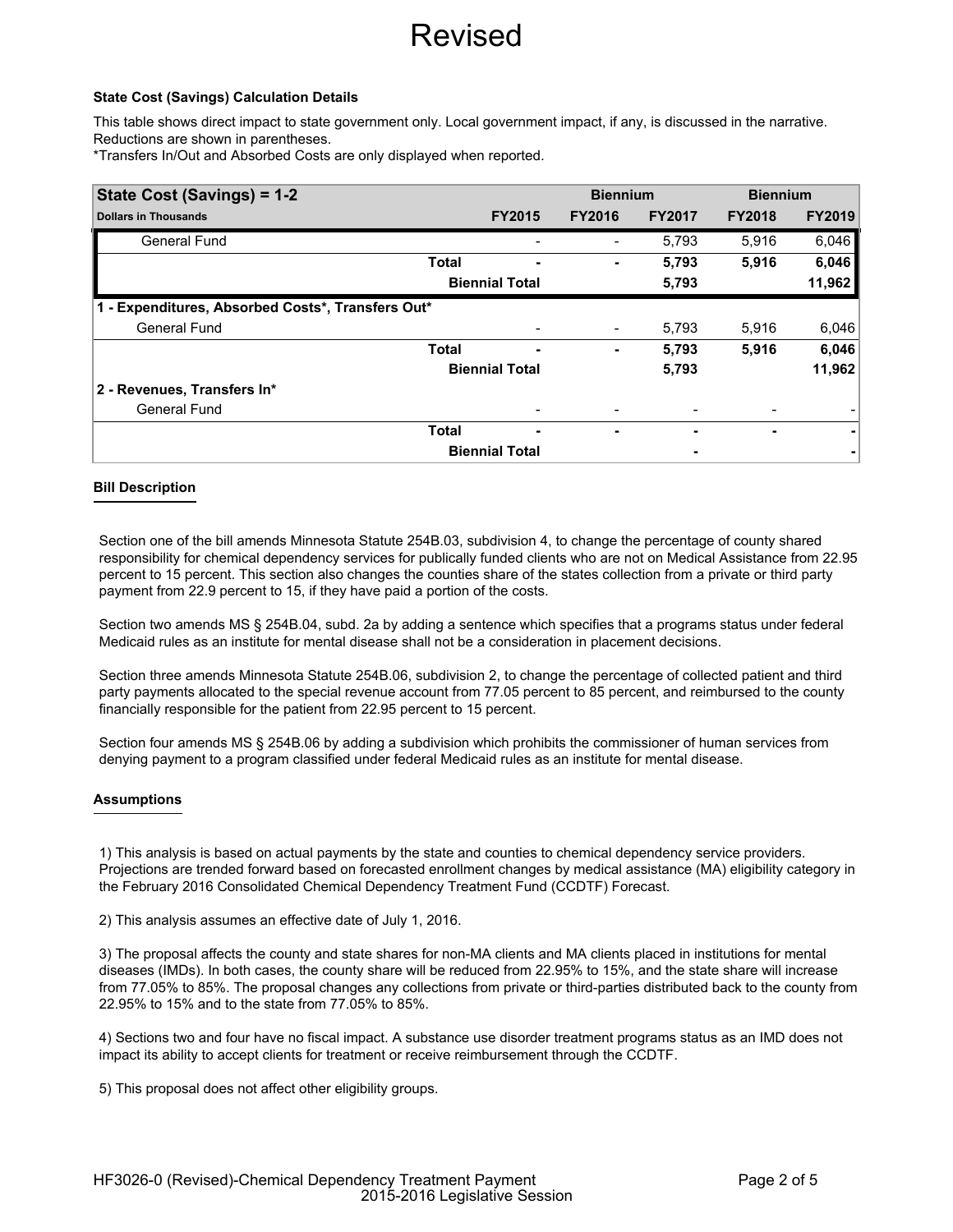### **Current Law**

|                      | MA-Adults w/o Children | MA-Families w/Children | Non-MA | <b>IMD</b> |
|----------------------|------------------------|------------------------|--------|------------|
| <b>County Share</b>  | 0%                     | 15%                    | 22.95% | 22.95%     |
| <b>State Share</b>   | $0\%$                  | 35%                    | 77.05% | 77.05%     |
| <b>Federal Share</b> | 100%                   | 50%                    | 0%     | 0%         |

# **Proposed Change**

|                      | MA-Adults w/o Children | MA-Families w/Children | Non-MA | <b>IMD</b> |
|----------------------|------------------------|------------------------|--------|------------|
| <b>County Share</b>  | 0%                     | 15%                    | 15%    | 15%        |
| <b>State Share</b>   | 0%                     | 35%                    | 85%    | 85%        |
| <b>Federal Share</b> | 100%                   | 50%                    | $0\%$  | 0%         |

6) Systems work will be necessary to change the percentages in the payment system in the Minnesota Medicaid Information System (MMIS).

# **Expenditure and/or Revenue Formula**

## **State Share Calculation**

|         | Projected CD Fund Payments           | <b>County Share</b> | <b>County Share</b> | Reduction in            |
|---------|--------------------------------------|---------------------|---------------------|-------------------------|
|         | (Currently subject to 22.95% County) | @ 22.95%            | @ 15.0%             | County Share =          |
|         | Share)                               |                     |                     | <b>State Share Cost</b> |
| FY 2016 | \$62,035,781                         | \$14,237,212        | \$9,305,367         |                         |
| FY 2017 | 72.850.366                           | 16,719,159          | 10,927,555          | \$5,791,604             |
| FY 2018 | 74,413,853                           | 17,077,979          | 11,162,078          | \$5,915,901             |
| FY 2019 | 76.056.027                           | 17,454,858          | 11,408,404          | \$6,046,454             |

# **Systems Costs**

| <b>Staff Resource</b>    | <b>Estimated Hours</b> | <b>Hourly Rate</b> | <b>Total Cost</b> | State Share Cost (29% of<br>total cost) |
|--------------------------|------------------------|--------------------|-------------------|-----------------------------------------|
| <b>Business Analysis</b> | 32                     | \$61.19            | \$1,958.08        | \$567.84                                |
| Developers               | 16                     | \$83.75            | \$1,340.00        | \$388.60                                |
| QA Testing               | 16                     | \$66.14            | \$1,058.24        | \$306.89                                |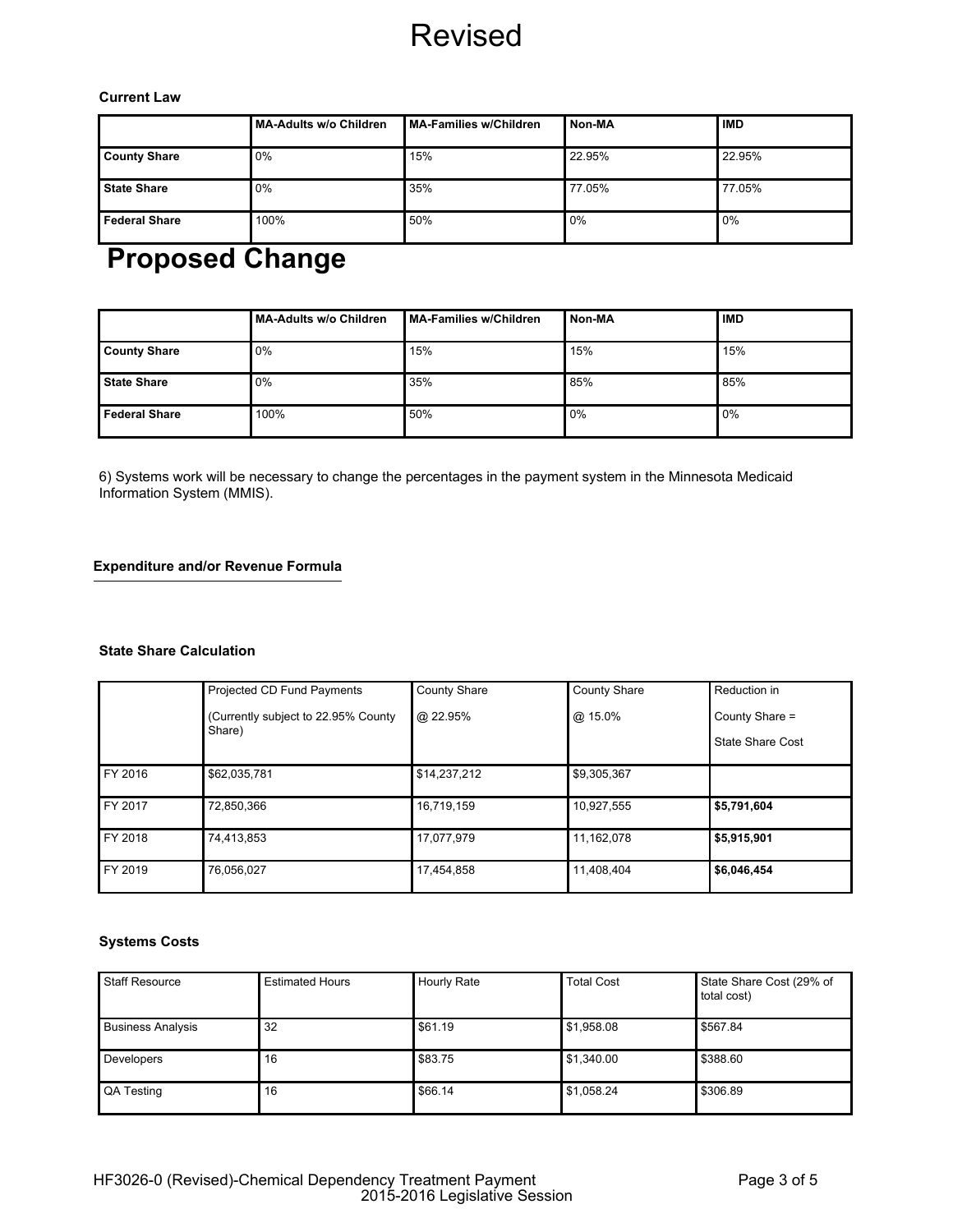| <b>Staff Resource</b>     | <b>Estimated Hours</b> | <b>Hourly Rate</b> | <b>Total Cost</b> | State Share Cost (29% of<br>total cost) |
|---------------------------|------------------------|--------------------|-------------------|-----------------------------------------|
| <b>Project Management</b> |                        | \$61.84            | \$0               | \$0.00                                  |
| Release Management        |                        | \$66.14            | \$529.12          | \$153.44                                |
| <b>TOTALS</b>             | 72                     |                    | \$4,885.44        | \$1,416.78                              |

| Fiscal Summary (\$000s)          |      |             |             |          |             |          |
|----------------------------------|------|-------------|-------------|----------|-------------|----------|
| <b>Description</b>               | Fund | <b>BACT</b> | FY2016      | FY2017   | FY2018      | FY2019   |
| <b>CCDTF State Share</b>         | GF   | 35          | $\mathbf 0$ | 5,792    | 5,916       | 6,046    |
| Systems MMIS (state share @ 29%) | GF   | 11          | $\mathbf 0$ |          | $\mathbf 0$ | 0        |
|                                  |      |             |             |          |             |          |
|                                  |      |             |             |          |             |          |
|                                  |      |             |             |          |             |          |
| <b>Total Net Fiscal Impact</b>   |      |             |             | 5,793    | 5,916       | 6,046    |
| <b>Full Time Equivalents</b>     |      |             | $\mathbf 0$ | $\Omega$ | $\mathbf 0$ | $\Omega$ |

# **Long-Term Fiscal Considerations**

The projected state cost (\$6.05M in 2019) is assumed to be on-going.

#### **Local Fiscal Impact**

This proposal will reduce costs for counties by reducing the county share of chemical dependency services provided to non-MA clients and MA clients placed in IMDs. The savings to counties are equal to the increased cost to the state.

#### **References/Sources**

DHS February, 2016 Forecast

CSA Research and Analysis